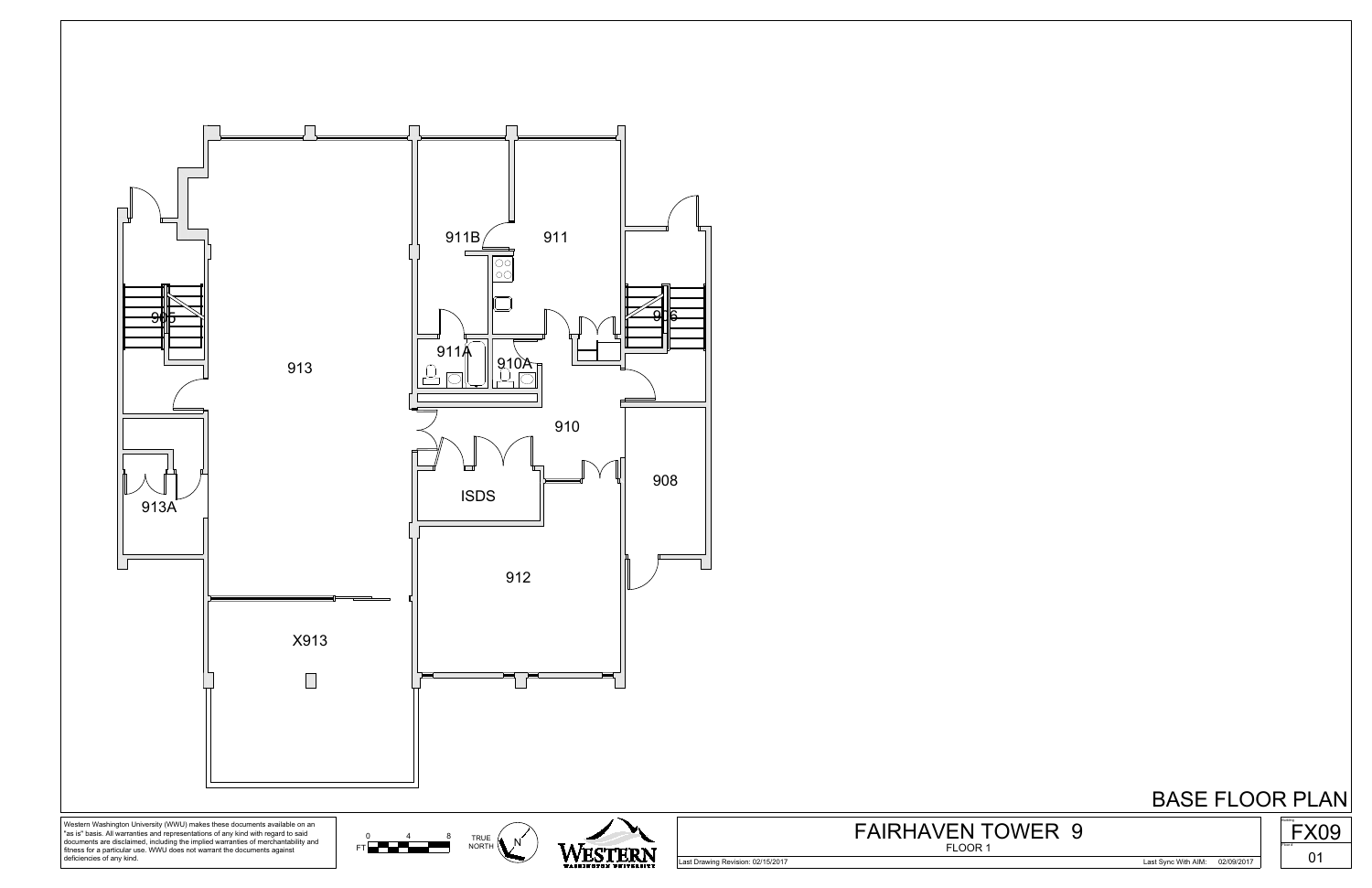

"as is" basis. All warranties and representations of any kind with regard to said documents are disclaimed, including the implied warranties of merchantability and fitness for a particular use. WWU does not warrant the documents against deficiencies of any kind.

Last Drawing Revision: 02/15/2017 Last Sync With AIM: 02/09/2017



FLOOR 2 FAIRHAVEN TOWER 9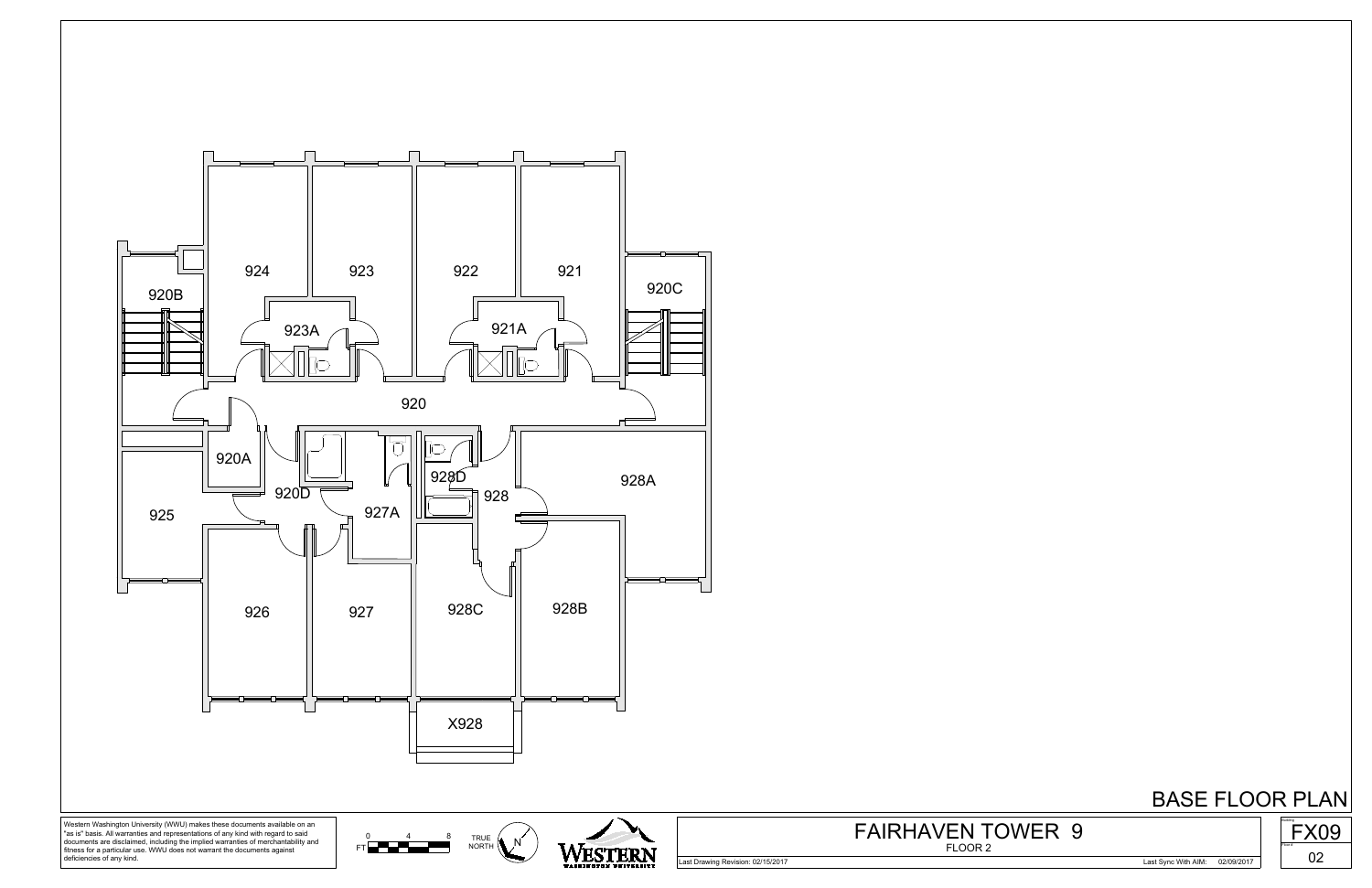

Last Drawing Revision: 02/15/2017 Last Sync With AIM: 02/09/2017



FLOOR 3 FAIRHAVEN TOWER 9